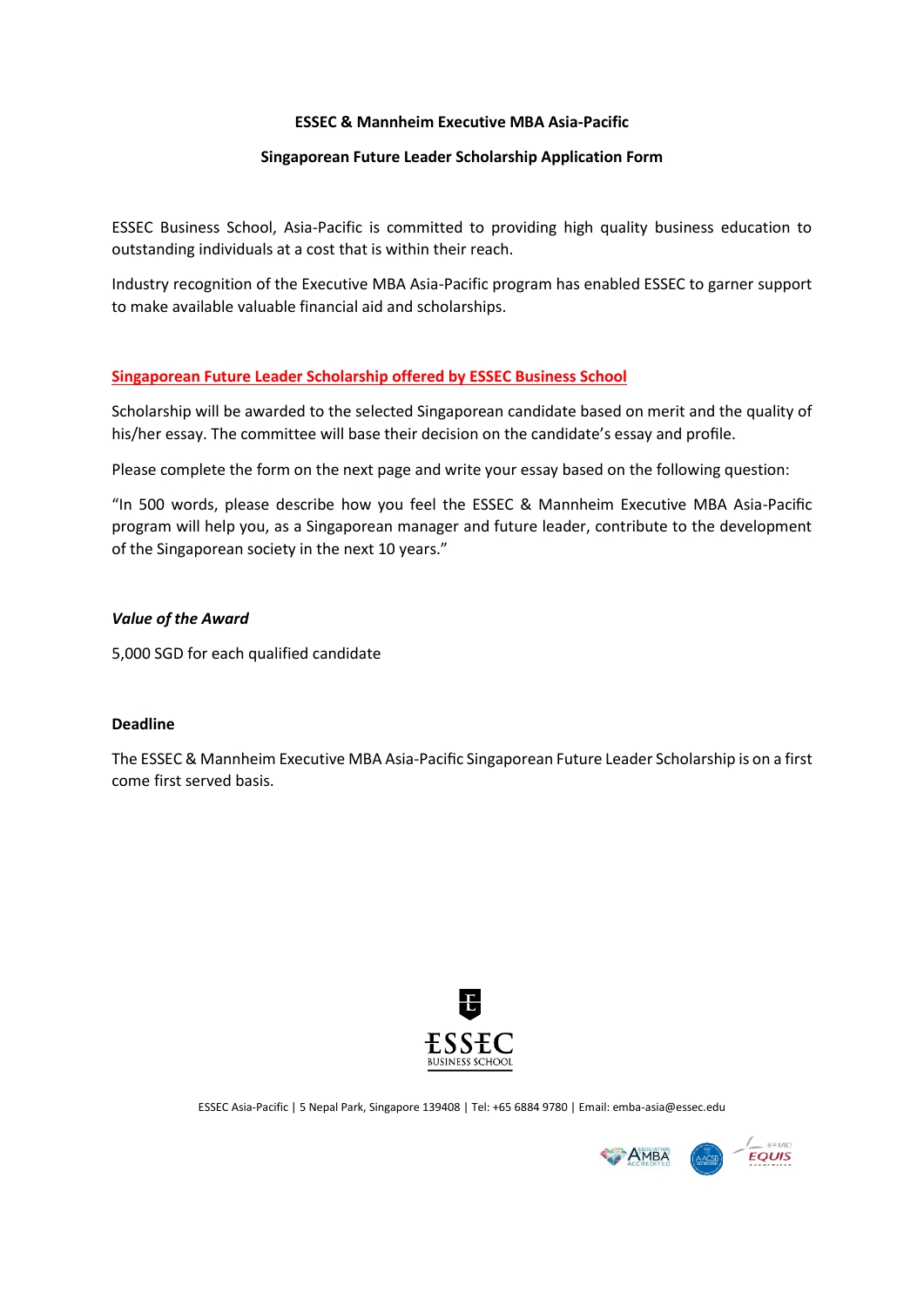### **ESSEC & Mannheim Executive MBA Asia-Pacific**

### **Singaporean Future Leader Scholarship Application Form**

# PERSONAL PARTICULARS

| Full Name: | Date of Birth:  |
|------------|-----------------|
| Address:   | Place of Birth: |
|            | Citizenship:    |
| Telephone: | Email Address:  |

# OTHER INFORMATION

Are you currently benefiting from any sponsorships (including early bird or other), grants or bonds? If yes, please state the details:

# SCHOLARSHIP APPLICATION ESSAY

In 500 words, please describe how you feel the ESSEC & Mannheim Executive MBA Asia-Pacific program will help you, as a Singaporean manager and future leader, contribute to the development of the Singaporean society in the next 10 years. Please attach your essay along with this application form.

# DISCLAIMER

The decision of the Scholarship Committee is final. This information will be kept confidential and used by ESSEC Business School only.

## DECLARATION

In the event that I am awarded the scholarship, I agree to complete the ESSEC & Mannheim Executive MBA Asia-Pacific program at ESSEC Asia-Pacific. I declare that the information reported is true to the best of my knowledge and that I have not withheld any relevant information. I understand that if any information I have provided is false, my application will be void and invalid.

Signature of Applicant Date Date Date Date



ESSEC Asia-Pacific | 5 Nepal Park, Singapore 139408 | Tel: +65 6884 9780 | Email: emba-asia@essec.edu